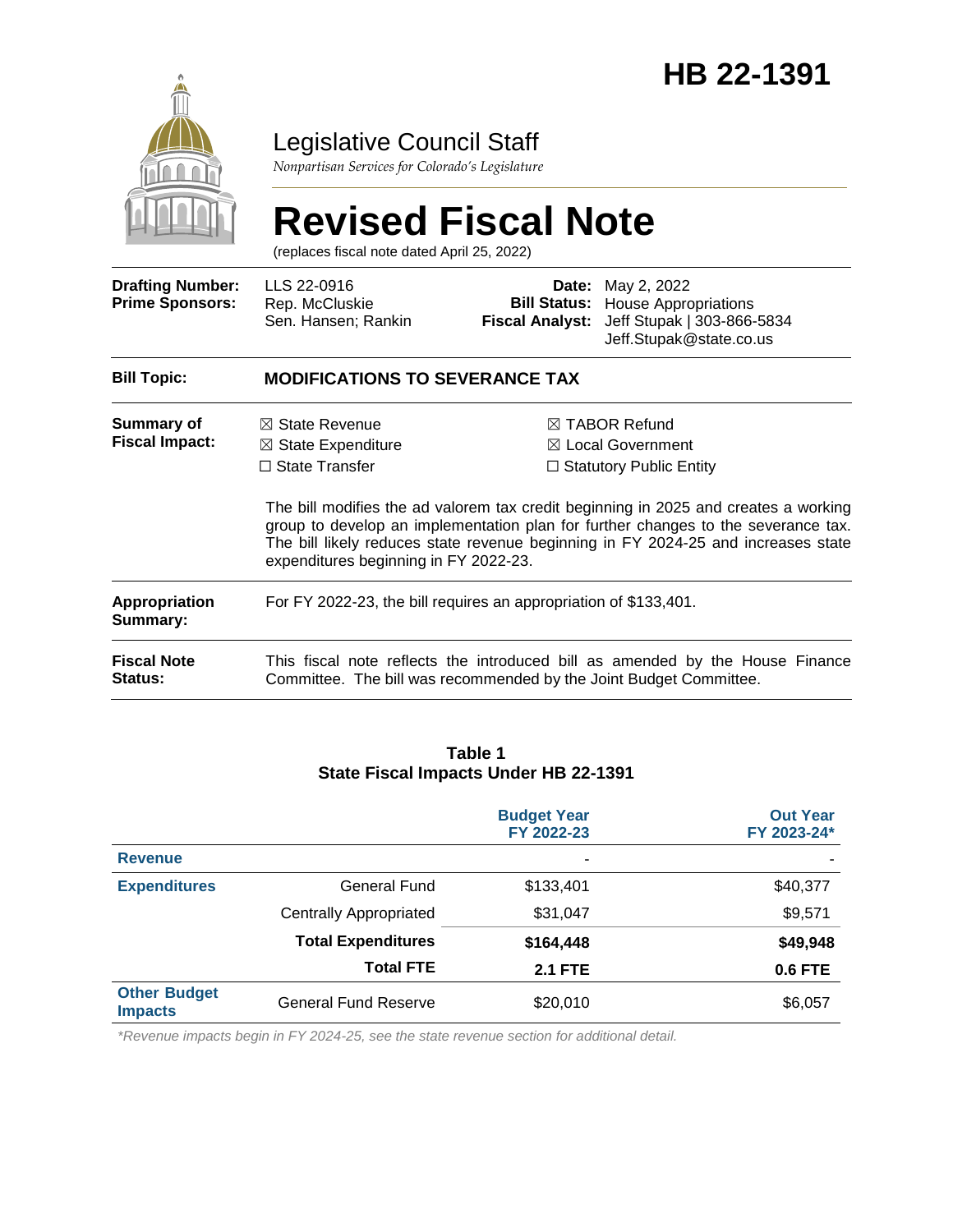Page 2

# Page 2<br>May 2, 2022 **HB 22-1391**

# **Summary of Legislation**

The bill modifies the ad valorem (AV) credit allowed under the state's severance tax on oil and gas. Under current law, taxpayers are able to claim a tax credit equal to 87.5 percent of the ad valorem (real property) taxes assessed or paid to a local government on oil and gas production. Because the credit is a function of property taxes paid, there is generally at least a one-year lag between when production actually occurs and when AV credits are claimed. Under the bill, beginning in 2025, the AV credit will be calculated on a per-well basis by applying the prior year's mill levy to the current year's gross income multiplied by an assessment rate of 87.5 percent, and then taking 87.5 percent of that amount. This calculation is simplified by taking 76.56 percent  $(87.5$  percent  $\times 87.5$  percent = 76.56 percent) of each well's current year gross income multiplied by the previous year's mill levy.

Additionally, the bill establishes a working group consisting of the director of the Office of State Planning and Budgeting and the executive directors of the departments of revenue, natural resources, education, and local affairs. The working group must develop an implementation plan concerning additional changes to the state severance tax, including changing the legal incidence of tax from interest owners to operators while maintaining revenue neutrality, requiring electronic filing of returns for severance taxes, and requiring additional electronic data collection regarding the tax.

## **Background**

The severance tax is one of the state's most volatile revenue streams. Severance tax revenue is volatile for a number of reasons, including the boom and bust nature of the oil and gas industry and fluctuations in commodity prices. Additionally, the current structure of the AV credit introduces volatility in severance tax collections due to the lag between actual production of oil and gas and when the AV credit is claimed. This volatility makes severance tax revenue forecasts less certain than those for other revenue streams.

### **State Revenue**

There is significant uncertainty regarding the bill's impact on severance tax revenue, given the volatility of commodity prices, the significant lag in implementation time, and various other factors in the oil and gas industry. However, under current circumstances the bill will likely reduce oil and gas severance tax revenue by between \$1.5 million and \$7.2 million in FY 2024-25 (a half-year impact) and by between \$3.1 million and \$14.7 million in FY 2025-26.. A forecast of severance tax revenue is not available beyond FY 2023-24; therefore, this fiscal note grew FY 2023-24 severance tax revenues by 2 percent per year to reflect inflation. The bill reduces severance tax revenue, which is subject to TABOR.

**Data and assumptions.** The bill is expected to decrease severance tax revenue by increasing the amount of AV credit claimed by taxpayers. Under current law, taxpayers do not claim the full value of AV credits available to them each year. This is likely due to the timing lag between when oil and gas production occurs and when the AV credit for that production becomes available to the taxpayer. The bill eliminates the timing lag between production and the utilization of the AV credit, and is therefore expected to decrease the amount of unused AV credits each year. Based on historical data, if taxpayers were to utilize the full value of AV credits available each year, net tax liability would be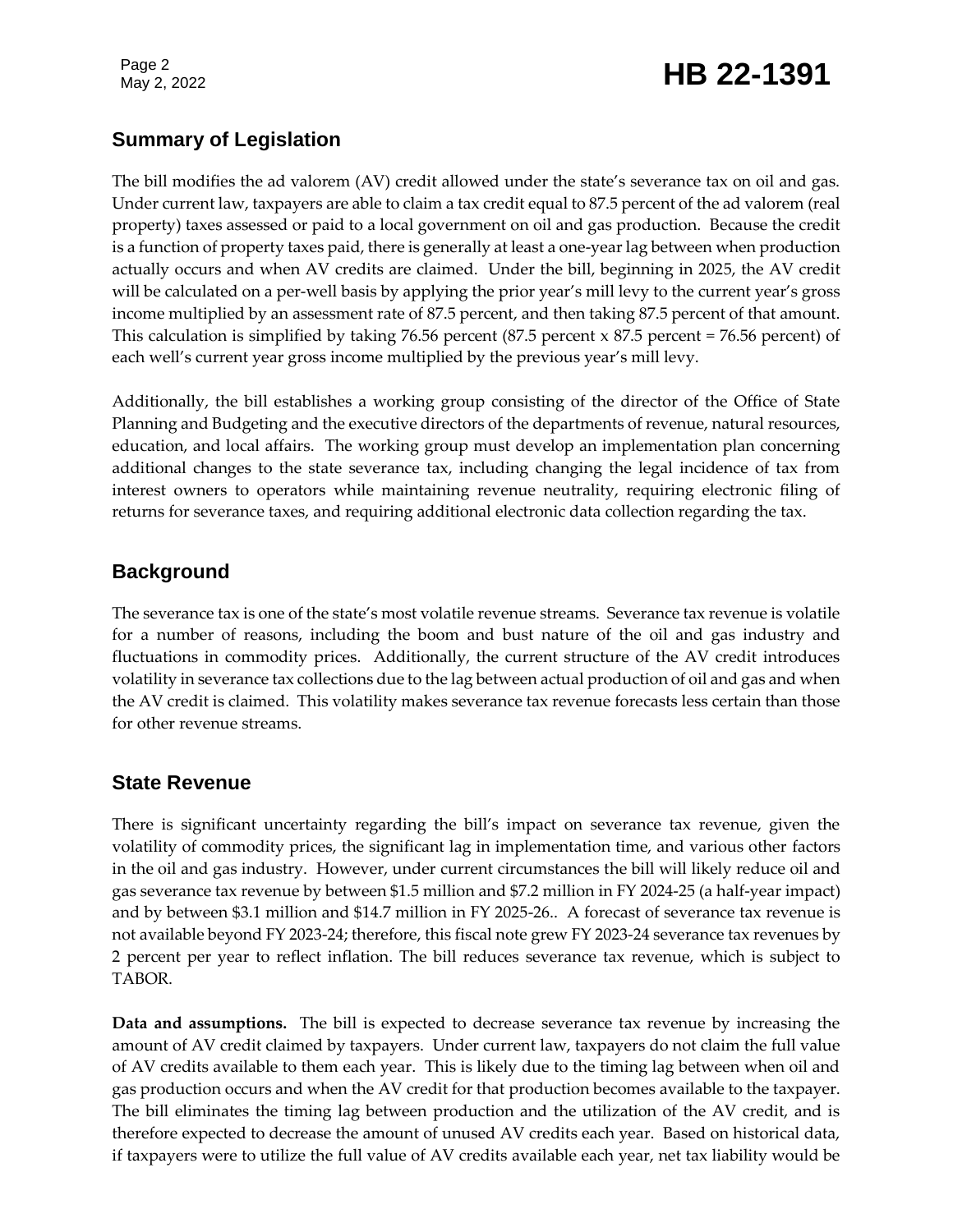Page 3

between 3 percent and 14 percent lower. As such, this fiscal note assumes that the bill will reduce oil and gas severance tax revenue by between 3 percent and 14 percent each year beginning in calendar year 2025.

Given the significant volatility in commodity prices and severance tax revenue overall, there is significant uncertainty surrounding this revenue estimate. The bill's impact on state revenue for 2024 will depend on how market conditions change between 2023 and 2024; the impact for 2025 will depend on how market conditions change between 2024 and 2025; and so on.

## **State Expenditures**

The bill increases state expenditures by \$164,448 and 2.1 FTE in FY 2022-23 and \$49,948 and 0.6 FTE in FY 2023-24 from the General Fund. Expenditures are shown in Table 2 and detailed below.

| <b>Cost Components</b>                     |                  | FY 2022-23     | FY 2023-24     |
|--------------------------------------------|------------------|----------------|----------------|
| <b>Department of Revenue</b>               |                  |                |                |
| <b>Personal Services</b>                   |                  | \$94,819       | \$30,497       |
| <b>Operating Expenses</b>                  |                  | \$3,105        | \$675          |
| <b>Capital Outlay Costs</b>                |                  | \$18,600       |                |
| Centrally Appropriated Costs <sup>1</sup>  |                  | \$27,529       | \$7,743        |
| FTE - Personal Services                    |                  | 1.9 FTE        | 0.5 FTE        |
| <b>DOR Subtotal</b>                        |                  | \$144,053      | \$38,915       |
| <b>Office of State Planning and Budget</b> |                  |                |                |
| <b>Personal Services</b>                   |                  | \$16,877       | \$9,205        |
| Centrally Appropriated Costs <sup>1</sup>  |                  | \$3,518        | \$1,828        |
| FTE - Personal Services                    |                  | $0.2$ FTE      | $0.1$ FTE      |
| <b>OSPB Subtotal</b>                       |                  | \$20,395       | \$11,033       |
|                                            | <b>Total</b>     | \$164,448      | \$49,948       |
|                                            | <b>Total FTE</b> | <b>2.1 FTE</b> | <b>0.6 FTE</b> |

#### **Table 2 Expenditures Under HB 22-1391**

<sup>1</sup>*Centrally appropriated costs are not included in the bill's appropriation.*

**Department of Revenue.** The Department of Revenue (DOR) will require an additional 1.9 FTE in FY 2022-23 and 0.5 FTE in FY 2023-24. Additional personnel are term limited and will be located in the Office of Research and Analysis to perform data collection and analysis of severance tax returns to assist the working group. Standard operating and capital outlay costs are included.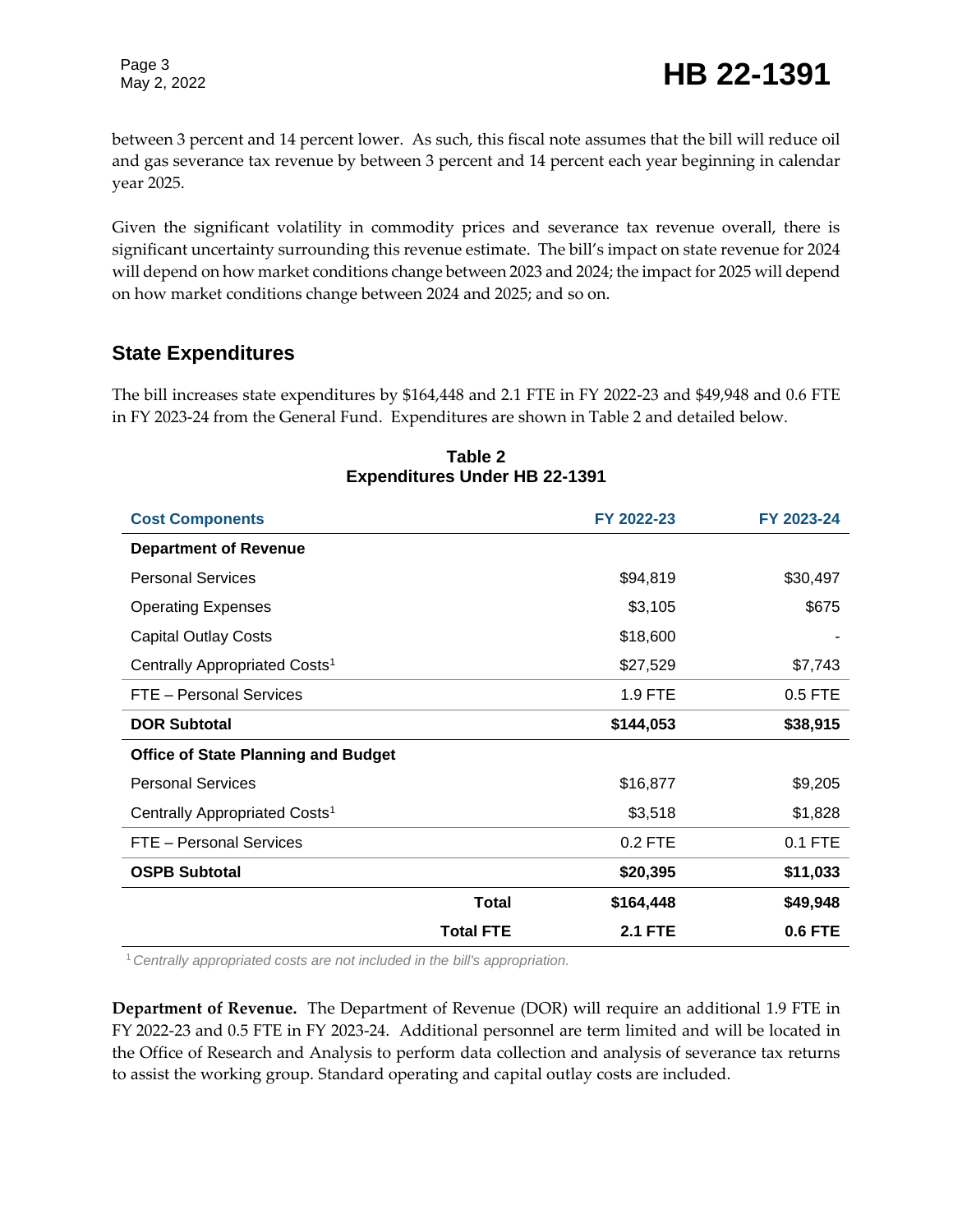# Page 4<br>May 2, 2022 **HB 22-1391**

**Office of State Planning and Budget.** The Office of State Planning and Budget (OSPB) will require an additional 0.2 FTE in FY 2022-23 and 0.1 FTE in FY 2023-24. Additional staff are term limited. OSPB will be responsible for organizing and leading the working group established in the bill, and additional personnel are necessary to provide support and staffing of the working group.

**Department of Natural Resources.** The bill directs the executive director of the Department of Natural Resources to participate in the bill's working group. This increase in workload can be accomplished within existing resources.

**Department of Education.** The bill directs the executive director of the Department of Education to participate in the bill's working group. This increase in workload can be accomplished within existing resources.

**Department of Local Affairs.** The bill directs the executive director of the Department of Local Affairs to participate in the bill's working group. This increase in workload can be accomplished within existing resources.

**Centrally appropriated costs.** Pursuant to a Joint Budget Committee policy, certain costs associated with this bill are addressed through the annual budget process and centrally appropriated in the Long Bill or supplemental appropriations bills, rather than in this bill. These costs, which include employee insurance and supplemental employee retirement payments, are shown in Table 2.

### **Other Budget Impacts**

**TABOR refunds.** The bill is expected to decrease the amount of state revenue by the amounts shown in the State Revenue section above. This will decrease the amount refunded to taxpayers when revenue is in excess of the Referendum C cap. Because TABOR refunds are paid from the General Fund, decreased cash fund revenue will increase the amount of General Fund available to spend or save. A forecast of state revenue subject to TABOR is not available beyond FY 2023-24.

**General Fund reserve.** Under current law, an amount equal to 15 percent of General Fund appropriations must be set aside in the General Fund statutory reserve beginning in FY 2022-23. Based on this fiscal note, the bill is expected to increase the amount of General Fund held in reserve by the amounts shown in Table 1, which will decrease the amount of General Fund available for other purposes.

# **Effective Date**

The bill takes effect 90 days following adjournment of the General Assembly sine die, assuming no referendum petition is filed.